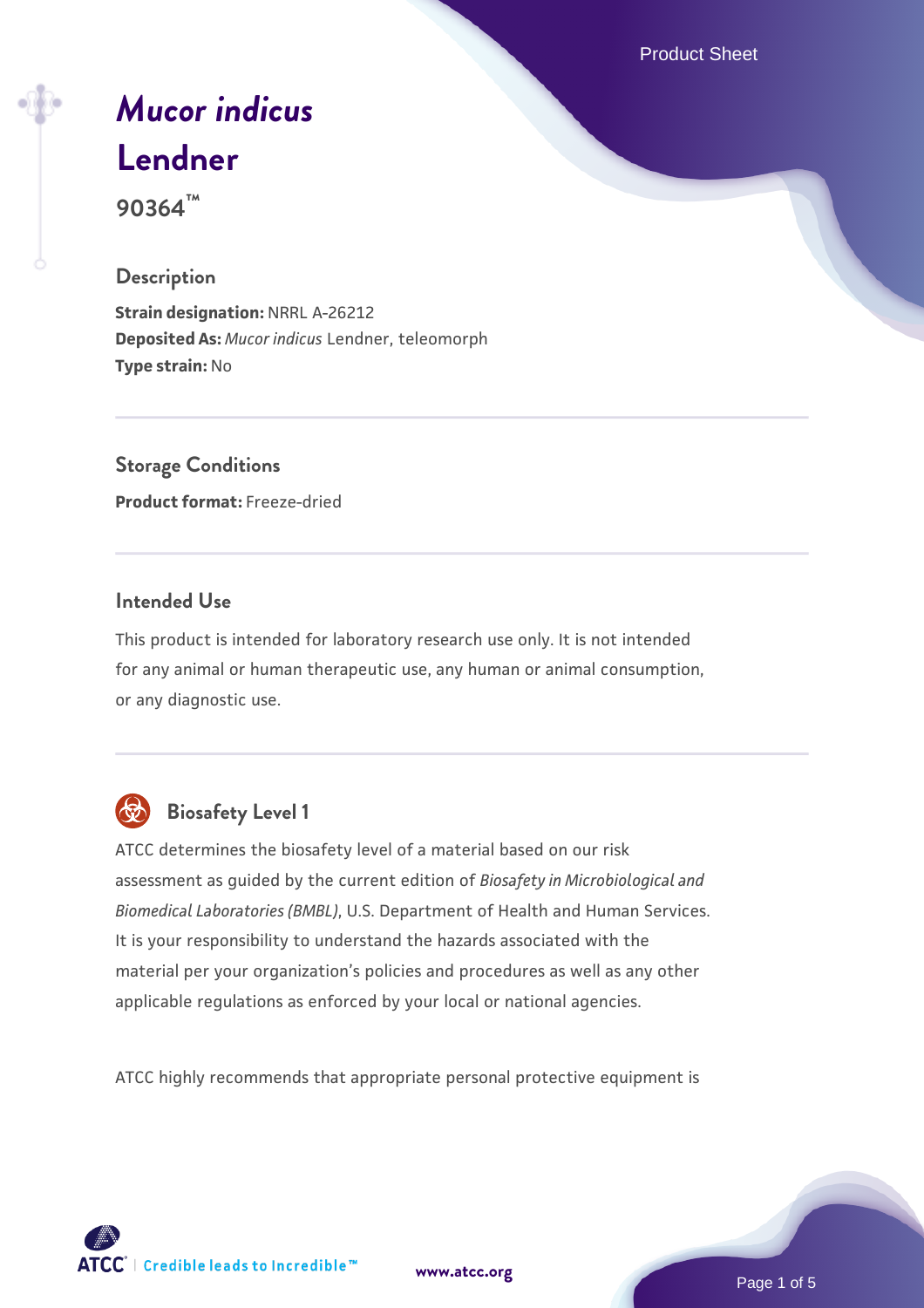always used when handling vials. For cultures that require storage in liquid nitrogen, it is important to note that some vials may leak when submersed in liquid nitrogen and will slowly fill with liquid nitrogen. Upon thawing, the conversion of the liquid nitrogen back to its gas phase may result in the vial exploding or blowing off its cap with dangerous force creating flying debris. Unless necessary, ATCC recommends that these cultures be stored in the vapor phase of liquid nitrogen rather than submersed in liquid nitrogen.

# **Certificate of Analysis**

For batch-specific test results, refer to the applicable certificate of analysis that can be found at www.atcc.org.

# **Growth Conditions**

**Medium:**  [ATCC Medium 336: Potato dextrose agar \(PDA\)](https://www.atcc.org/-/media/product-assets/documents/microbial-media-formulations/3/3/6/atcc-medium-336.pdf?rev=d9160ad44d934cd8b65175461abbf3b9) **Temperature:** 24°C

#### **Material Citation**

If use of this material results in a scientific publication, please cite the material in the following manner: *Mucor indicus* Lendner (ATCC 90364)

#### **References**

References and other information relating to this material are available at

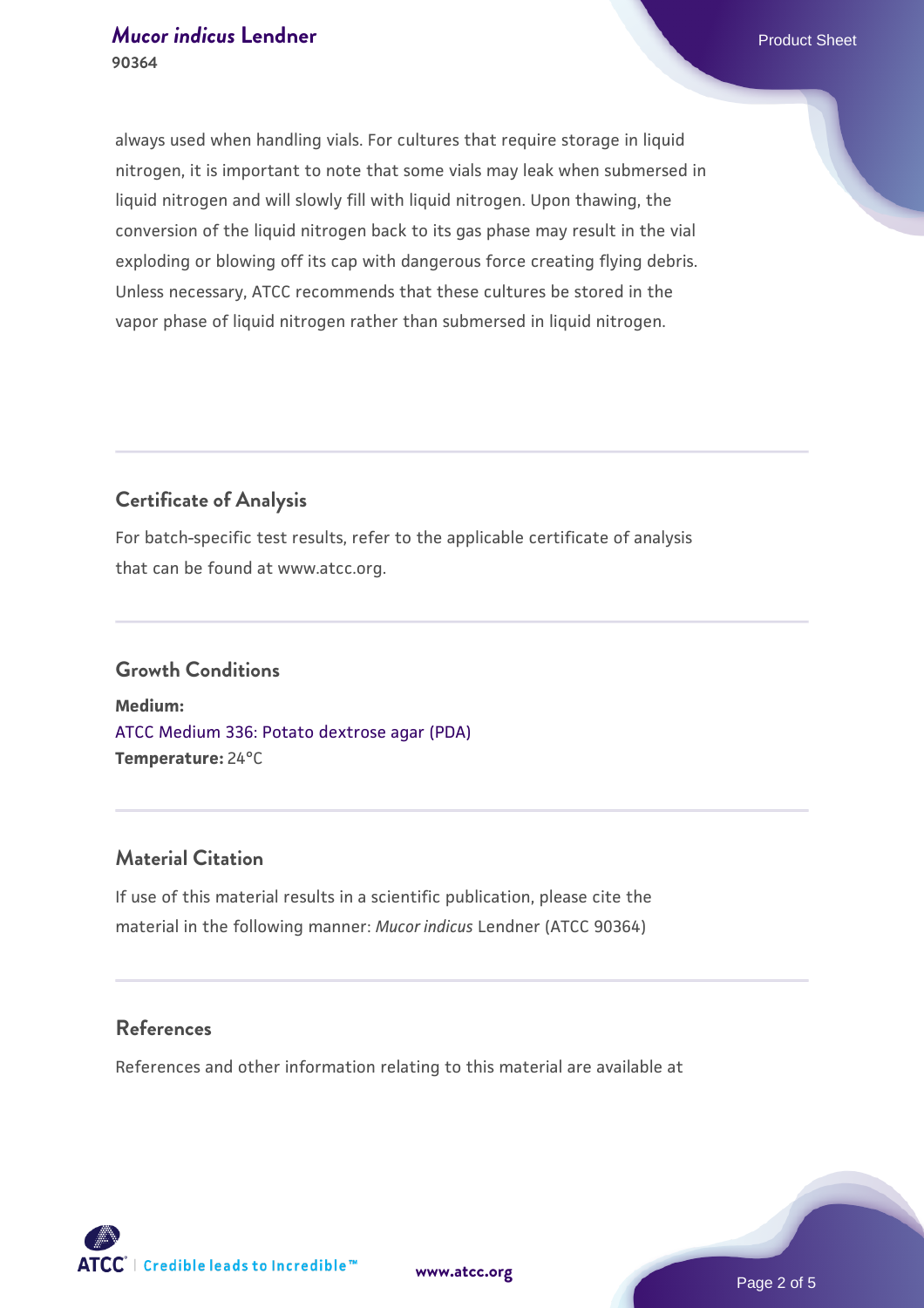#### *[Mucor indicus](https://www.atcc.org/products/90364)* [Lendner](https://www.atcc.org/products/90364) **Product Sheet** Product Sheet **90364**

www.atcc.org.

# **Warranty**

The product is provided 'AS IS' and the viability of ATCC® products is warranted for 30 days from the date of shipment, provided that the customer has stored and handled the product according to the information included on the product information sheet, website, and Certificate of Analysis. For living cultures, ATCC lists the media formulation and reagents that have been found to be effective for the product. While other unspecified media and reagents may also produce satisfactory results, a change in the ATCC and/or depositor-recommended protocols may affect the recovery, growth, and/or function of the product. If an alternative medium formulation or reagent is used, the ATCC warranty for viability is no longer valid. Except as expressly set forth herein, no other warranties of any kind are provided, express or implied, including, but not limited to, any implied warranties of merchantability, fitness for a particular purpose, manufacture according to cGMP standards, typicality, safety, accuracy, and/or noninfringement.

#### **Disclaimers**

This product is intended for laboratory research use only. It is not intended for any animal or human therapeutic use, any human or animal consumption, or any diagnostic use. Any proposed commercial use is prohibited without a license from ATCC.

While ATCC uses reasonable efforts to include accurate and up-to-date information on this product sheet, ATCC makes no warranties or representations as to its accuracy. Citations from scientific literature and patents are provided for informational purposes only. ATCC does not warrant that such information has been confirmed to be accurate or complete and



**[www.atcc.org](http://www.atcc.org)**

Page 3 of 5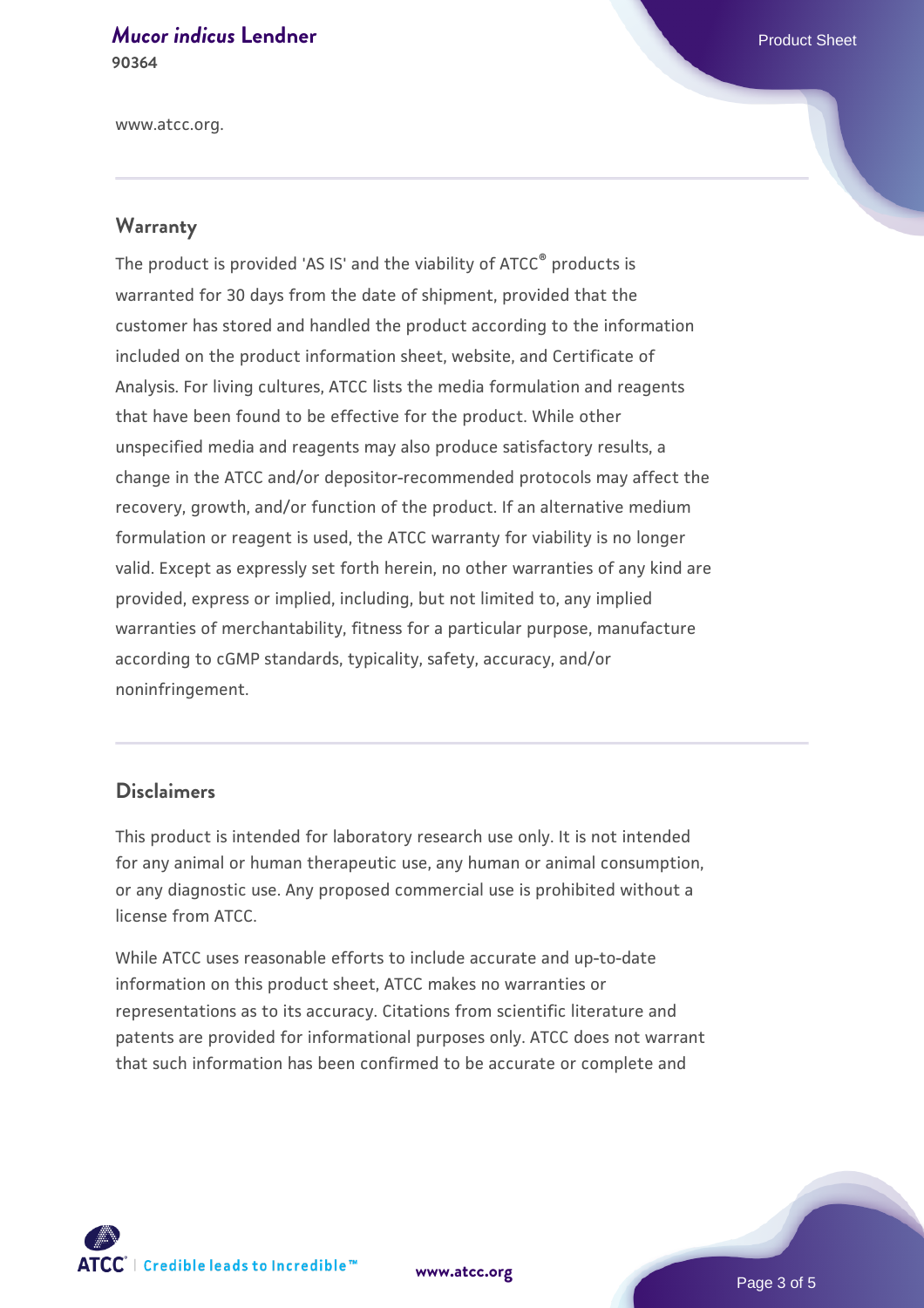the customer bears the sole responsibility of confirming the accuracy and completeness of any such information.

This product is sent on the condition that the customer is responsible for and assumes all risk and responsibility in connection with the receipt, handling, storage, disposal, and use of the ATCC product including without limitation taking all appropriate safety and handling precautions to minimize health or environmental risk. As a condition of receiving the material, the customer agrees that any activity undertaken with the ATCC product and any progeny or modifications will be conducted in compliance with all applicable laws, regulations, and guidelines. This product is provided 'AS IS' with no representations or warranties whatsoever except as expressly set forth herein and in no event shall ATCC, its parents, subsidiaries, directors, officers, agents, employees, assigns, successors, and affiliates be liable for indirect, special, incidental, or consequential damages of any kind in connection with or arising out of the customer's use of the product. While reasonable effort is made to ensure authenticity and reliability of materials on deposit, ATCC is not liable for damages arising from the misidentification or misrepresentation of such materials.

Please see the material transfer agreement (MTA) for further details regarding the use of this product. The MTA is available at www.atcc.org.

# **Copyright and Trademark Information**

© ATCC 2021. All rights reserved. ATCC is a registered trademark of the American Type Culture Collection.

#### **Revision**

This information on this document was last updated on 2022-05-21

# **Contact Information**